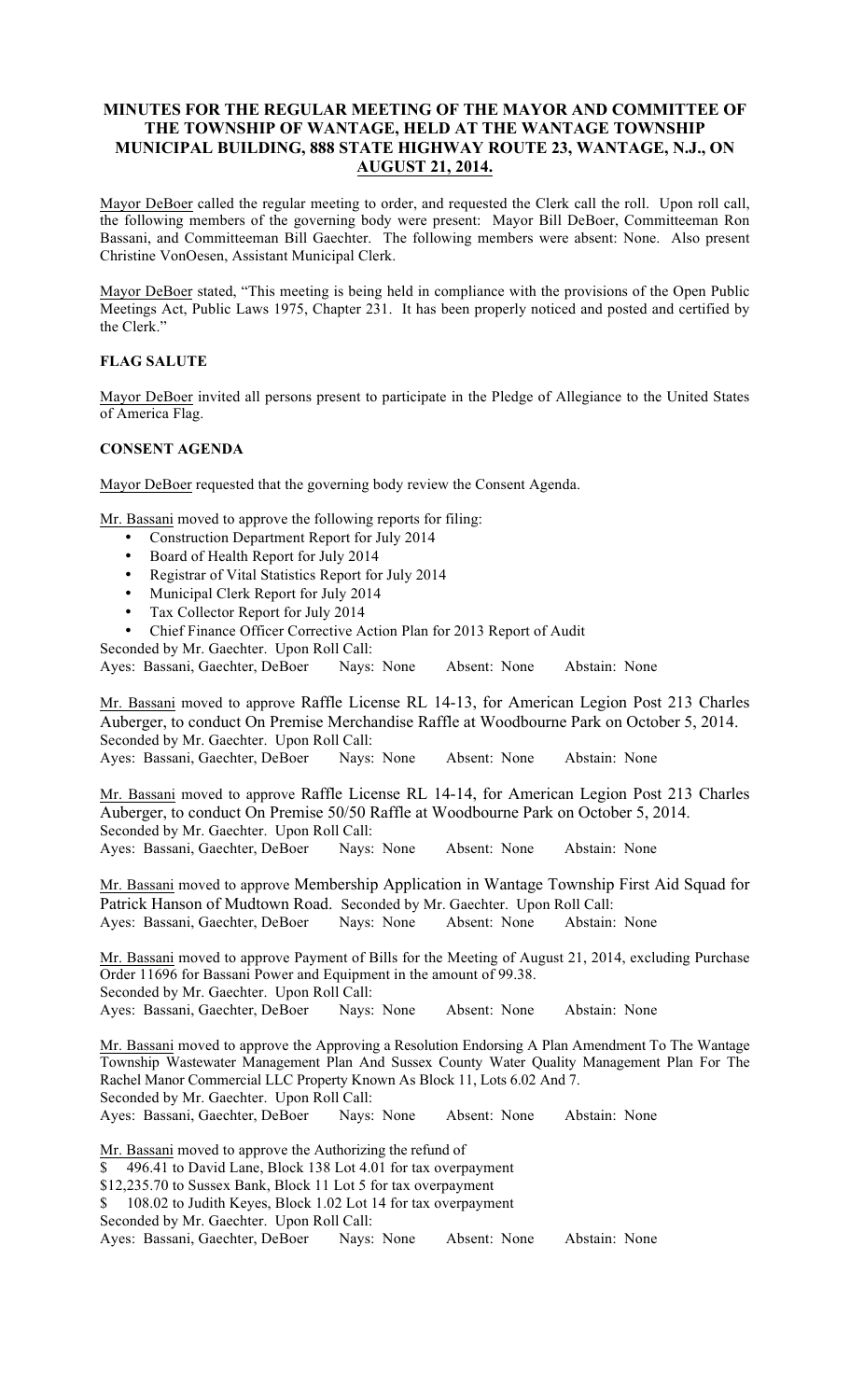# **PAGE TWO OF THE MINUTES FOR THE MEETING OF AUGUST 21, 2014**

Mr. Bassani moved to authorize reimbursement of funds for an outstanding bail check turned over to the Treasurer, \$250.00 to Anggeluz Amendolare for 2012 outstanding bail. Seconded by Mr. Gaechter. Upon Roll Call: Ayes: Bassani, Gaechter, DeBoer Nays: None Absent: None Abstain: None Mr. Bassani moved to authorize the cancellation of \$4,000 Interfund Due to the Payroll Fund for a 2013 Health Benefit Waiver, per recommendation of the Chief Finance Officer. Seconded by Mr. Gaechter. Upon Roll Call: Ayes: Bassani, Gaechter, DeBoer Nays: None Absent: None Abstain: None Mr. Bassani moved to authorize Disable Veteran Exemption on Block 120 Lot 7.03 as per recommendation of the Tax Collector. Seconded by Mr. Gaechter. Upon Roll Call: Ayes: Bassani, Gaechter, DeBoer Nays: None Absent: None Abstain: None Mr. Bassani moved to accept with regrets the resignation of Patrick Stefanelli from Full time employment with Wantage Township, effective August 31, 2014. Seconded by Mr. Gaechter. Upon Roll Call: Ayes: Bassani, Gaechter, DeBoer Nays: None Absent: None Abstain: None Mr. Bassani moved to accept with regrets the resignation of Rachael Nestel from employment in the Wantage Township Municipal Court, effective August 26, 2014. Seconded by Mr. Gaechter. Upon Roll Call: Ayes: Bassani, Gaechter, DeBoer Nays: None Absent: None Abstain: None Mr. Bassani moved to authorize contractual employee benefit allowance for Additional Sick leave, for John Wyckoff, totaling 24 hours of employment. Seconded by Mr. Gaechter. Upon Roll Call: Ayes: Bassani, Gaechter, DeBoer Nays: None Absent: None Abstain: None Mr. Bassani moved to authorize Renewal of Liquor License 1924-33-004-004 for CT Productions, as per Special Ruling signed by the Director of the NJ Division of Alcoholic Beverage Control. Seconded by Mr. Gaechter. Upon Roll Call: Ayes: Bassani, Gaechter, DeBoer Nays: None Absent: None Abstain: None **BILL LIST** 

Mr. Gaechter moved to approve the Purchase Order 116696 for Bassani Power and Equipment in the amount of \$99.38. The motion was seconded by Mayor DeBoer. Mr. Bassani excused himself from participation in this matter, and cast no vote. Upon roll call, Ayes: Gaechter, DeBoer Nays: None Absent: None Abstain: None

## **ADMINISTRATOR'S REPORT**

**September Meeting Date** – Ms. VonOesen advised that Mr. Bassani has a conflict with the scheduled meeting date of September 11 for the next meeting of the governing body. Mr. Gaechter is still finalizing his schedule and will contact Administrator in this regard.

**Open Space** – Ms. VonOesen asked the Committee to see request from Tom Davis that governing body authorize an appraisal be done on Berry Road property (opposite Woodbourne Park). Cost would be in range of \$2,500. Mr. Bassani gave a brief overview of how appraisal costs are normally split but asked that due to unique circumstances the Township bear the entire cost.

Mr. Gaechter moved to authorize the appraisal costs for Berry Road. Seconded by Mayor DeBoer. Upon roll call,

Ayes: Gaechter, Bassani, DeBoer Nays: None Absent: None Abstain: None

**Multi Town Court** – Ms. VonOesen asked the Committee to see attached file material on status of feasibility study into possible 7-town court system. Ms. VonOesen requested brief executive session under exclusion for Negotiations, to determine the desires of the governing body on this matter.

**Issue Involving Encroachment on Township Property** – Ms. VonOesen advised that the Reardon property's encroachment on corner of Butternut and Hickory requires a response. Mr. Doherty has suggested the Reardons agree to pay for costs of subdividing Lot 15, then Township sell them the half lot closest to them through a quit claim deed. Mrs. Reardon has given Mr. Doherty verbal agreement with this course of action if the governing body is inclined to go this way. Mr. Gaechter asked that this matter be tabled until the September meeting as a new letter was just received this evening.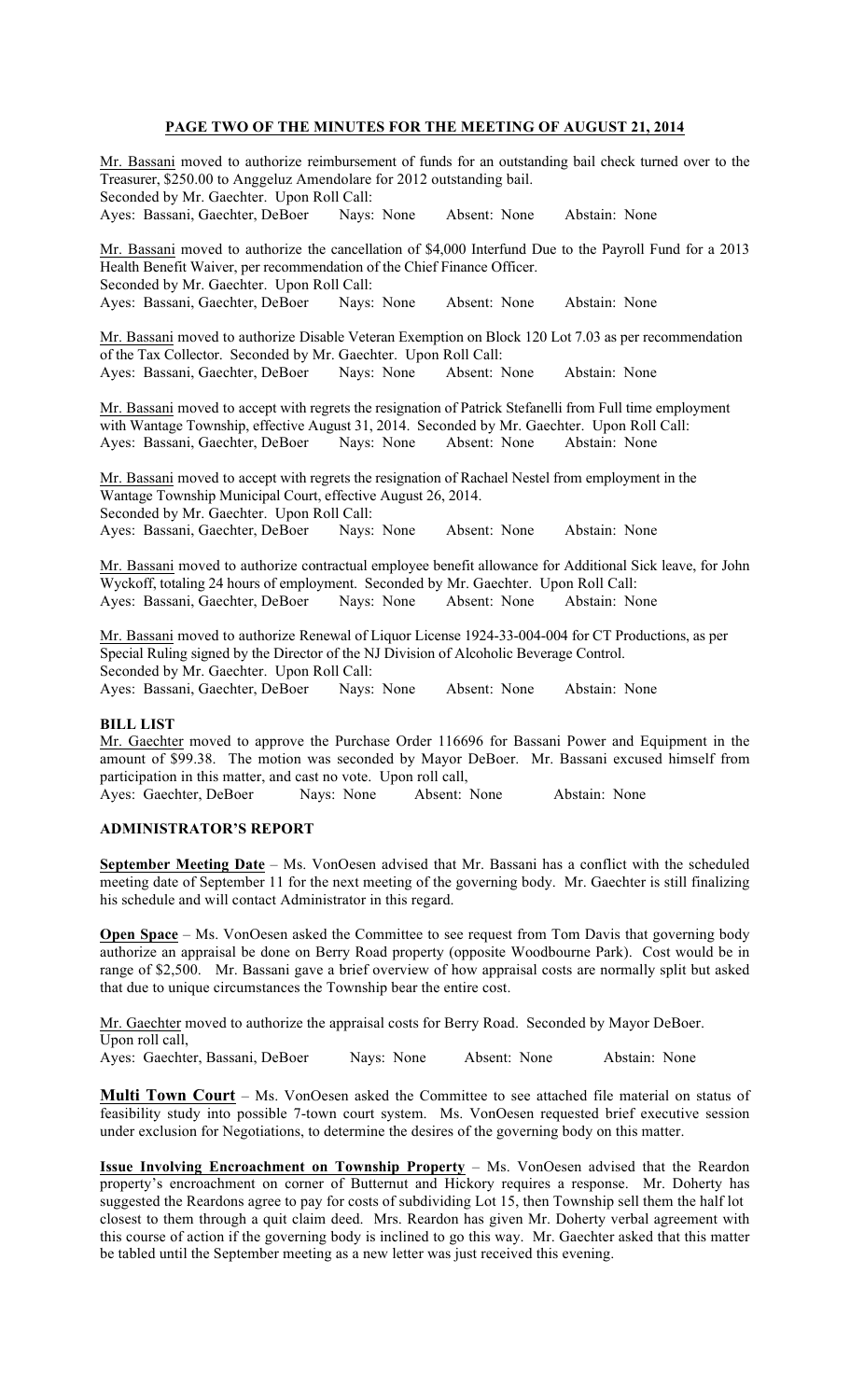# **PAGE THREE OF THE MINTUTES FOR THE MEETING OF AGUST 21, 2014**

**Construction Department** – Ms. VonOesen asked the Committee to see attached file material and requested an executive session to review and then return to open session and take action.

**Concern with a lack of Water on New York Avenue** – Ms. VonOesen asked the governing body to see communication from Eric Thomas, and courtesy responses from County Health Department. A similar concern regarding lack of water being available for private wells happened in Wantage in early part of last decade. Drought conditions negatively impact a town that relies on private wells for its water source. Problem is worse in areas such a Lake Neepaulin where well depth and water availability are issues. Options suggested in this case were the same ones explored last decade, and involve the same response: the cost of providing water to a private home must be borne by the private home owner, regardless of the method used. And, unfortunately, every option available is cost-prohibitive for an average property owner. Rock and topography makes the possibility of running a water line from Sussex Borough system up to Lake Neepaulin unworkable – the cost would bankrupt the average homeowner. Reaching out to a Well Utility is meaningless since the Well Utility would run in to the same problems that private homeowners run into, attempting to find a viable water source for their water supply. Having the town provide Water Buffalos or Water Tankers at Township expense is not viable since the taxpayers of Wantage would not choose to pay for providing private residents with a source of drinking water. Mayor DeBoer and Mr. Gaechter confirmed that there is nothing the Township can do for a private residence.

**Lake Windsor Snow Plowing** – Mr. Doherty has a meeting scheduled next week to meet with the Lake Windsor Homeowners' Association to review Township concerns with condition of the roads and their concerns with public safety needs and hopes to have a recommended course of action for the September 25 meeting.

**Request that Township Take Title To a Property Lot**: Ms. VonOesen asked the Committee to see request from Trimont Real Estate Advisors, asking to relinquish ownership of Block 133 Lot 18 and deeding it to Wantage Township. Mr. Gaechter asked that this matter be tabled for the September meeting.

**Sussex Technical School Tuition** – Ms. VonOesen asked the Committee to see proposed resolution from Superintendent of Wallkill Valley Regional High School District, and concurring communication from President of the High Point Regional High School Board of Education, seeking end of Sussex Technical School Tuition Fees. Please review and if desired, adopt the proposed resolution. Mayor DeBoer is in favor of any action to keep tuition at a minimum. Mr. Gaechter asked that this meeting be tabled until the September meeting to give Vo-Tech a chance to respond as well.

## **ATTORNEY'S REPORT**: None

# **TOWNSHIP COMMITTEE REPORTS**:

Mr. Gaechter reported that one of the DPW vehicles is no longer useful and should be offered for sale, at Auction.

Mr. Gaechter moved to authorize the Administrator to offer for sale, at Auction, the 2001 International DPW Truck through US Gov Bids. Seconded by Mr. Bassani . Upon Roll Call: Ayes: Bassani, Gaechter, DeBoer Nays: None Absent: None Abstain: None

Mayor DeBoer spoke to the fact that Wantage Township does not currently have a towing ordinance, and part of the ordinance can help regulate what towing companies can charge for their services. The Committee agreed by consensus to have Mr. Kienz look into preparing a towing ordinance for the Township.

# **OLD BUSINESS**:

## **Resolution Clarifying Procedure For Submittal of Petitions**

Mr. Gaechter moved to approve resolution Clarifying Procedure for Submittal of Petitions. Mr. Bassani seconded the motion. Upon Roll Call: Ayes: Bassani, Gaechter, DeBoer Nays: None Absent: None Abstain: None

# **Volcanic Hill Road Improvements**

Mr. Bassani moved to award Alternative Bid to Wantage Excavating in the amount of \$78,186.75 and to award paving Bid to Tilcon New York, through the Cooperative Purchasing Agreement in the amount of \$39,898.18 for a total of 118,084.93 for Improvements to Volcanic Hill Road. Mr. Gaechter seconded the motion. Upon Roll Call:

Ayes: Bassani, Gaechter, DeBoer Nays: None Absent: None Abstain: None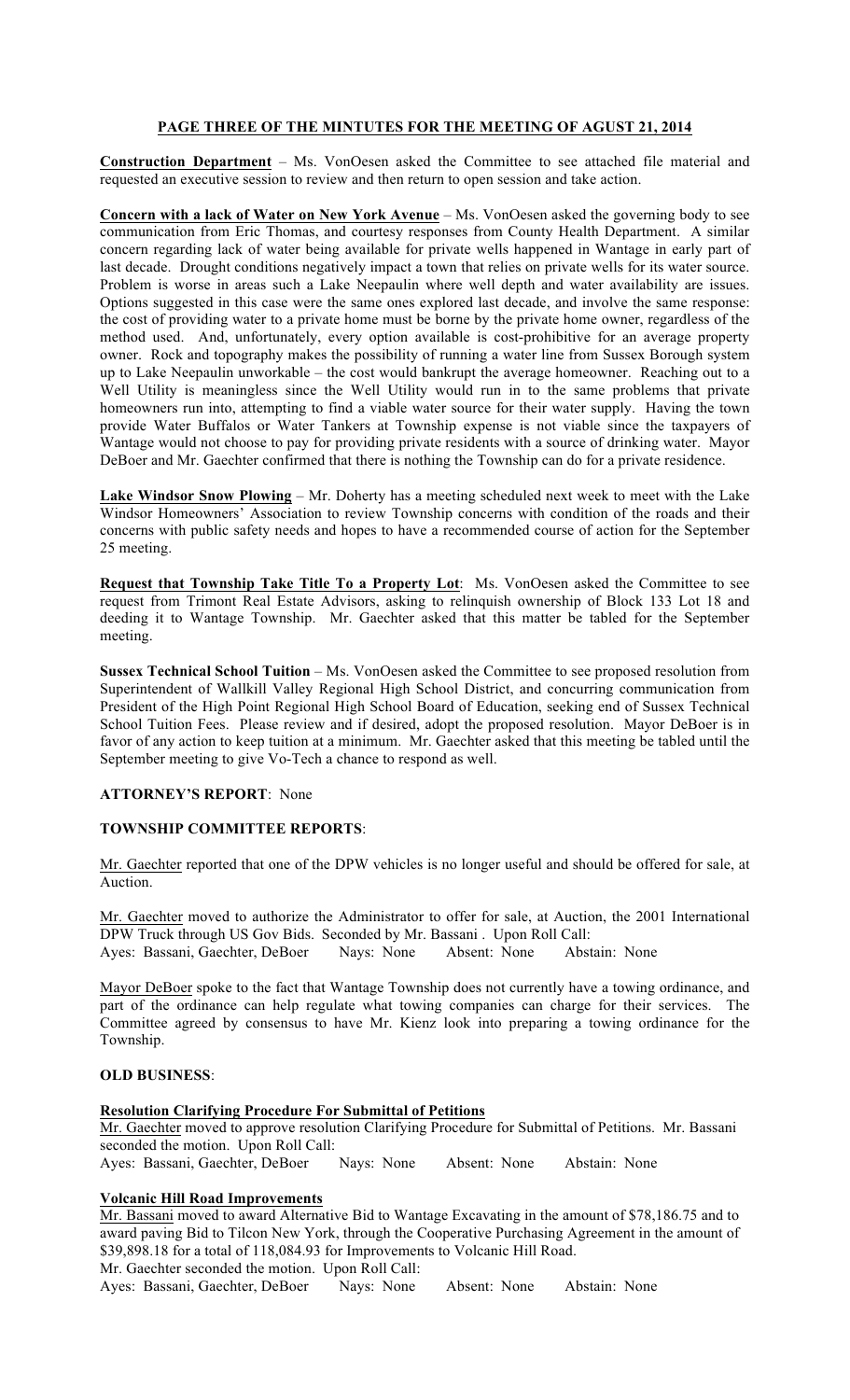# **PAGE FOUR OF THE MINUTES FOR THE MEETING OF AUGUST 21, 2014**

## **NEW BUSINESS:**

### **Re-Adoption of Bond Ordinance 2014-07: Purchase of Fire Truck and Road Improvements**

Mr. Gaechter moved to Re-Adopt on final reading, Ordinance 2014-07, entitled "BOND ORDINANCE PROVIDING FOR VARIOUS CAPITAL IMPROVEMENTS IN AND BY THE TOWNSHIP OF WANTAGE, IN THE COUNTY OF SUSSEX, NEW JERSEY, APPROPRIATING \$1,209,600 THEREFOR AND AUTHORIZING THE ISSUANCE OF \$1,149,120 BONDS OR NOTES OF THE TOWNSHIP TO FINANCE PART OF THE COST THEREOF". Mr. Bassani seconded the motion.

Mayor DeBoer opened the meeting to the public for any questions or comments with respect to this proposed ordinance. As there was no one present who wished to comment. Mayor DeBoer closed the meeting to the public.

Upon Roll Call: Ayes: Bassani, Gaechter, DeBoer Nays: None Absent: None Abstain: None

## **Final Adoption of Ordinance 2014-14: Improvement to Colesville FD Parking Lot**

Mr. Bassani moved to adopt on final reading, Ordinance 2014-14, entitled "ORDINANCE APPROPRIATING THE SUM OF \$40,000 FOR THE IMPROVEMENT OF THE COLESVILLE FIRE DEPARTMENT PARKING LOT." Mr.Gaechter seconded the motion.

Mayor DeBoer opened the meeting to the public for any questions or comments with respect to this proposed ordinance. As there was no one present who wished to comment. Mayor DeBoer closed the meeting to the public.

Upon Roll Call: Ayes: Bassani, Gaechter, DeBoer Nays: None Absent: None Abstain: None

Mr. Bassani moved to award the following Contracts for the project Improvements to Colesville FD Parking Lot: Grading, Milling, Installing: Earth-Tech Associates, \$12,510; Paving: Tilcon New York, \$19,170.55; Line Striping: Denville Line Painting, \$1,044.00. Mr. Gaechter seconded the motion.

Upon Roll Call: Ayes: Bassani, Gaechter, DeBoer Nays: None Absent: None Abstain: None

#### **Final Adoption of Ordinance 2014-15: Lake Neepaulin**

Mr. Bassani moved to adopt on final reading Ordinance 2014-15, entitled "AN ORDINANCE AUTHORIZING THE ACQUISITION OF REAL PROPERTY KNOWN AND DESIGNATED AS TAX BLOCK 69.01, LOT 40 AND TAX BLOCK 69.02, LOT 55 ON THE TAX AND ASSESSMENT MAP OF THE TOWNSHIP OF WANTAGE AND KNOWN AS LAKE NEEPAULIN IN THE TOWNSHIP OF WANTAGE, COUNTY OF SUSSEX AND STATE OF NEW JERSEY." Mr. Gaechter seconded the motion.

Mayor DeBoer opened the meeting to the public for any questions or comments with respect to this proposed ordinance.

William Gettler, Gemmer Road, gave his views opposing the proposed ordinance including his interpretation of the judgment, cost, validity of ordinances and the condition of the Lake.

Joe Retz, Libertyville Road, gave his views opposing the proposed ordinance and asked why he has to pay for something he will never use.

Karen Jehlen, Ryan Road, gave her views opposing the proposed ordinance.

Kathy Gorman, Fernwood Road, informed the Committee that she believes the ordinances regarding Lake Neepaulin were corrected.

Karen Merritt, Alpine Road, thanked the Committee for their action.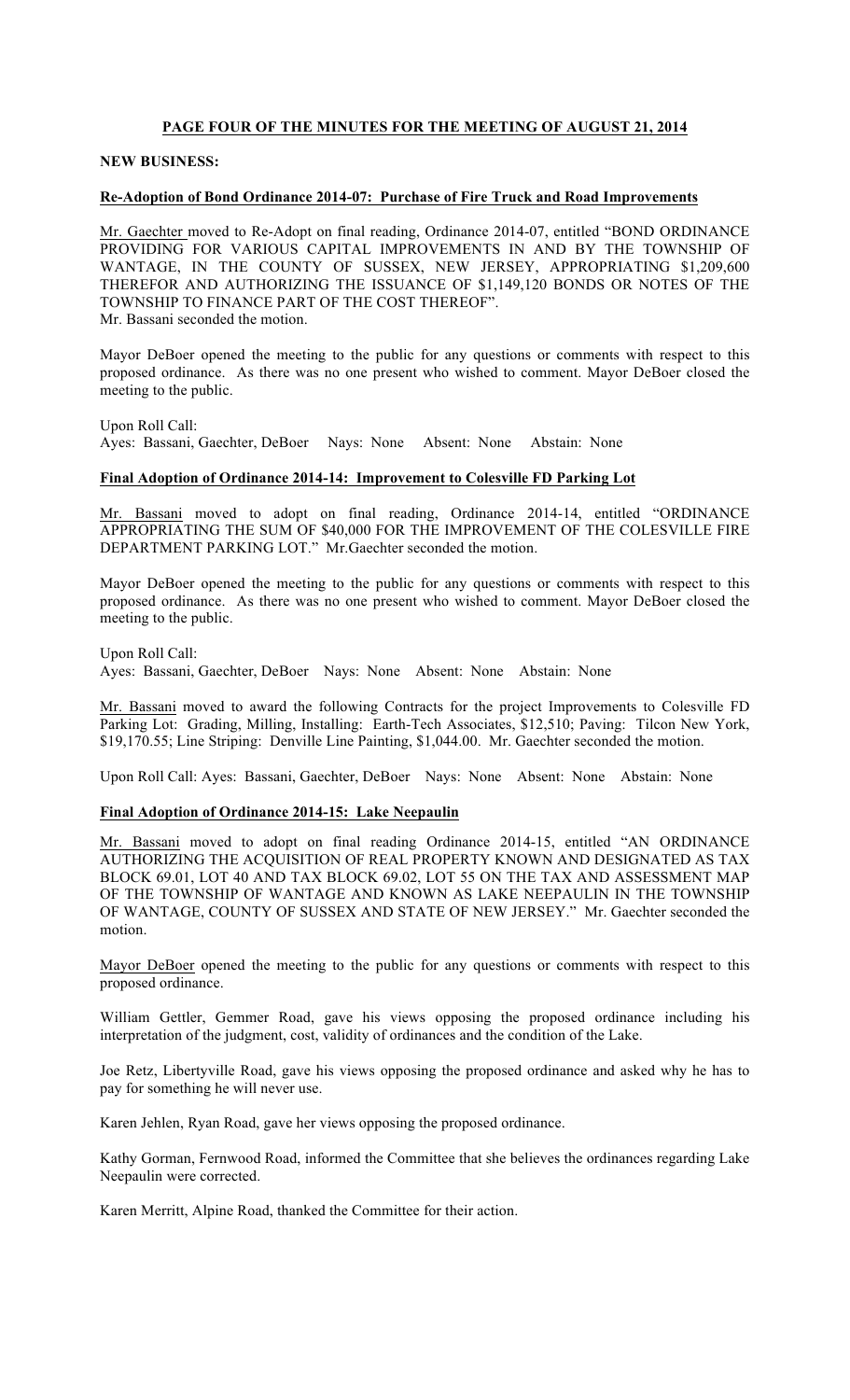# **PAGE FIVE OF THE MINUTES FOR THE MEETING OF AUGUST 21, 2014**

## **Public Session For Proposed Ordinance 2014-15, Continued**

Christine Keller, Dewitt Road, asked if the Township was taking any steps towards due diligence regarding any injuries that could result from homeowners allowing access to the Lake via their privately owned properties. Mayor DeBoer stated that the Township Attorney will be working on these issues.

William Duffy, Spring Hollow Road, asked what benefit is the Lake to those outside the Lake Neepaulin boundaries.

Marie Collinson, Mudtown Road, asked why the Township cannot just drain the Lake.

Mayor DeBoer stated the Township has been dealing with this issue for many years and it has not been easy; the NJ Department of Environmental Protection ordered the repair be done. Mayor DeBoer invited anyone interested to come hear John Richey, DEP, on record stating that fact. Mayor DeBoer stated if Lake Neepaulin were to be drained, property assessments would be lowered and that would impact all taxpayers.

Mr. Retz asked that his question to be answered. Mr. Bassani stated that the goal of this Committee is to serve the best interests of the overall community. Mr. Bassani gave an analogy: Just because all residents do not use Woodbourne Park or will be serviced by the purchase of a new fire truck for the Beemerville Fire Company does not mean that those items do not serve the best interest of the entire Township.

Mayor DeBoer closed the meeting to the public.

Upon Roll Call: Ayes: Bassani, Gaechter, DeBoer Nays: None Absent: None Abstain: None

Mr. Gaechter moved to adopt the following resolution entitled AUTHORIZING THE EXECUTION OF AN AGREEMENT FOR THE PURCHASE OF REAL PROPERTY KNOWN AND DESIGNATED AS TAX BLOCK 69.01, LOT 40 AND TAX BLOCK 69.02, LOT 55 ON THE TAX AND ASSESSMENT MAP OF THE TOWNSHIP OF WANTAGE AND KNOWN AND DESIGNATED AS LAKE NEEPAULIN IN THE TOWNSHIP OF WANTAGE, COUNTY OF SUSSEX AND STATE OF NEW JERSEY. Mr. Bassani seconded the motion. Upon Roll Call:

Ayes: Bassani, Gaechter, DeBoer Nays: None Absent: None Abstain: None

Mr. Bassani moved to authorize an Emergency Appropriation in the 2014 Municipal Budget for Payment of NJDEP Loan Interest Payments and Loan Principal Payments. Mr. Gaechter seconded the motion. Upon Roll Call:

Ayes: Bassani, Gaechter, DeBoer Nays: None Absent: None Abstain: None

#### **Approval of Minutes**

Mr. Gaechter moved to adopt the minutes of the Regular Meeting and Executive Session of the Wantage Township governing body held on July 17, 2014. Mr. Bassani seconded the motion. Upon Roll Call: Ayes: Bassani, Gaechter, DeBoer Nays: None Absent: None Abstain: None

#### **OPEN PUBLIC SESSION:**

Mayor DeBoer opened the meeting to the public at this time.

Marie Collinson, Mudtown Road, stated she didn't accept the validity of the fire truck analogy.

John Nuss, Beemer Road, asked how Lake Neepaulin benefits him and gave his views on the condition of the pool.

Mayor DeBoer stated that the Recreation Commission is reviewing rules and regulations for the Lake and asked that the Township be given some time to address these issues.

Jeanne McBride, Board of Health Secretary, Wantage Township, informed the Committee that Lake Neepaulin has not failed a water test for the past two years.

Bob Heiden, Old Clove Road, spoke in favor of the Committee's decision and addressed the fire safety benefit of the lake as well as the tax burden all would face if the Lake were drained. Mr. Heiden felt the Committee had no choice and applauded their decision.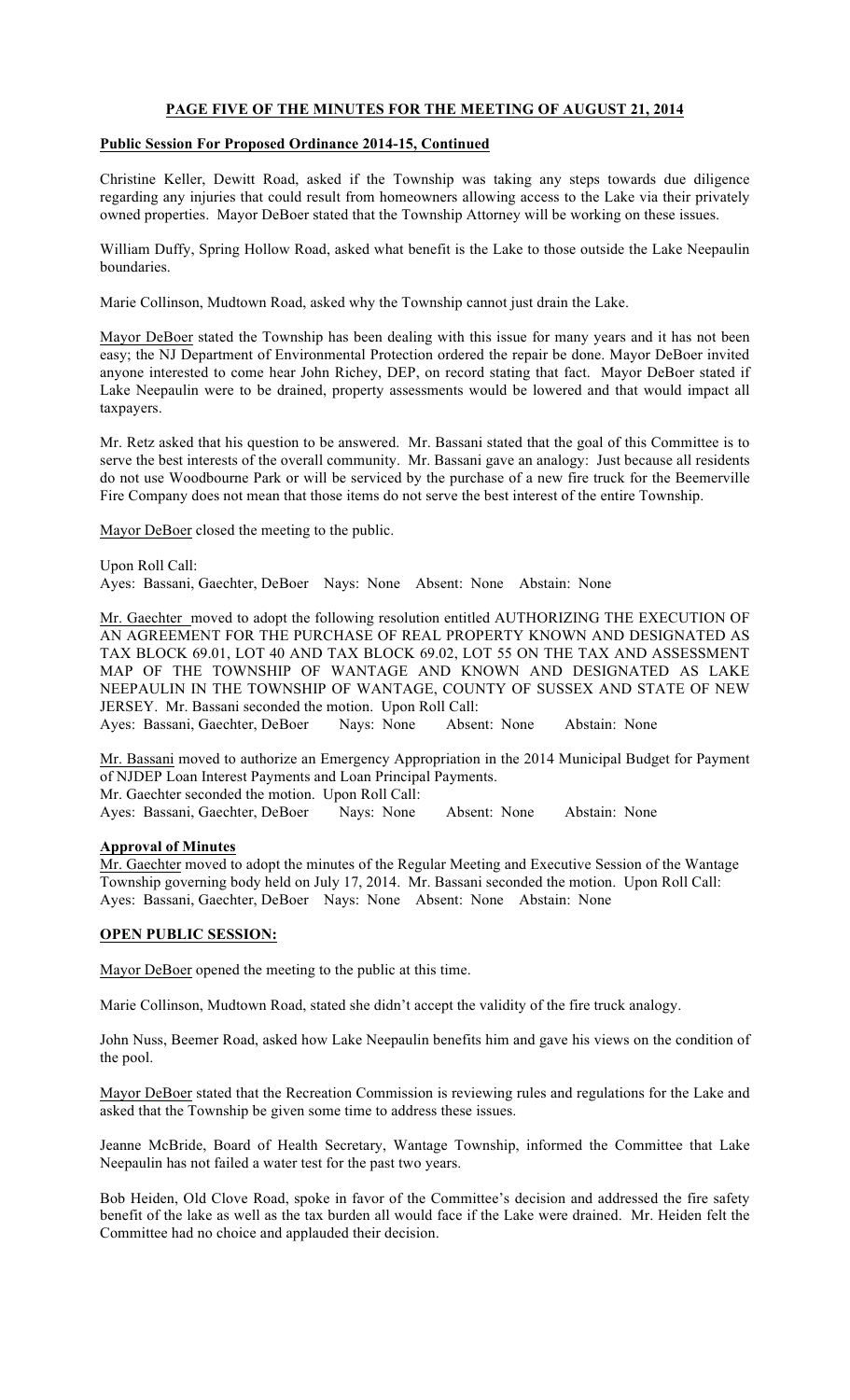## **PAGE SIX OF THE MINUTES FOR THE MEETING OF AUGUST 21, 2014**

## **OPEN PUBLIC SESSION, Continued:**

Bill Aukema, Rose Morrow Road, spoke of the good times that were had in Lake Neepaulin in the 1950's and stated that that can happen again and thinks the Lake will be a benefit to the community

Tom Jable, North Shore Drive, stated that Lake Neepaulin has not failed a water test in 15 years. A coliform level of 200 would shut a beach down and the Lake's level is under 10. Mr. Jable stated that the Lake is spring fed so people will not always see water running down the spillway, especially in dry weather such as has happened recently. Mr. Jable spoke of the need to educate the community and offered to help in this regard.

Mundell Fisher, South Shore Drive, stated that the lake was treated this summer and looks beautiful. Flowers have been planted along the public walkway along the dam and the lawns have been manicured, all provided by volunteers.

A member of the public said that the people who like the lake should pay for it themselves.

Joe Retz, Libertyville Road, asked if the Township is now going to pay for all other private citizens' problems. Mr. Bassani stated that this Committee will address any and all needs as they arise and act in the best interest of the entire Township.

William Gettler, Gemmer Road, gave his views on the inadequacy of the Lake's facilities and the value of the land and tiers of Lake Neepaulin

Mr. Gaechter stated that this issue has been dragging on for years. It is not as if the Committee suddenly said, "Let's buy Lake Neepaulin and use it as a park." Mr. Gaechter stated that he has looked at this issue from 2010 and before. This issue has been looked at in every conceivable way. This is essentially an unfunded mandate from the State of New Jersey and Mr. Gaechter encouraged residents to check the costs associated with the decommissioning of a dam. Those costs would be much higher than what we are presently responsible for. This Committee has had their back against the wall regarding this issue and Mr. Gaechter asked the residents to give some credit to the good this Committee has done. This Committee has gone to the Legislature to ask that the laws be changed so another municipality will not have to face this same issue. This Committee has had a flat tax rate for the past three years and has reduced overall spending each year.

Mayor DeBoer closed the meeting to the public.

## **CLOSED EXECUTIVE SESSION**

Attorney Glenn Kienz read the reasons for the public to be excluded from the Executive Session: WHEREAS, the Open Public Meetings Act, P. L. 1975, Chapter 231 permits the exclusion of the public from a meeting in certain circumstances; and

WHEREAS, this public body is of the opinion that such circumstances presently exist;

NOW, THEREFORE, BE IT RESOLVED, by the Mayor and Committee of the Township of Wantage, that the public shall be excluded from discussion of the following matter(s):

1) Negotiations of the terms of a potential Shared Service Agreement for court services with Hampton, Green, Andover Borough and Fredon.

2) Negotiation of the terms of a potential Shared Services Agreement for the Construction Department with Hardyston Township.

BE IT FURTHER RESOLVED that Minutes will be kept on file in the municipal clerk's office, and once the matter involving the confidentiality of the above no longer requires that confidentiality, then the minutes shall be made public.

Mr. Bassani moved to go into executive session. Mr. Gaechter seconded the motion. Upon roll call, Ayes: Gaechter, Bassani, DeBoer Nays: None Absent: None Abstain: None

After meeting in closed executive session, Mr. Bassani moved to return to open session. Mr. Gaechter seconded the motion. Upon roll call,

Ayes: Gaechter, DeBoer, Bassani Nays: None Absent: None Abstain: None

Mr.Bassani moved to authorize Mr. Doherty to proceed with the Interlocal Service Agreement for Construction with Hardyston Township. Mr. Gaechter seconded the motion. Upon roll call, Ayes: Gaechter, DeBoer, Bassani Nays: None Absent: None Abstain: None